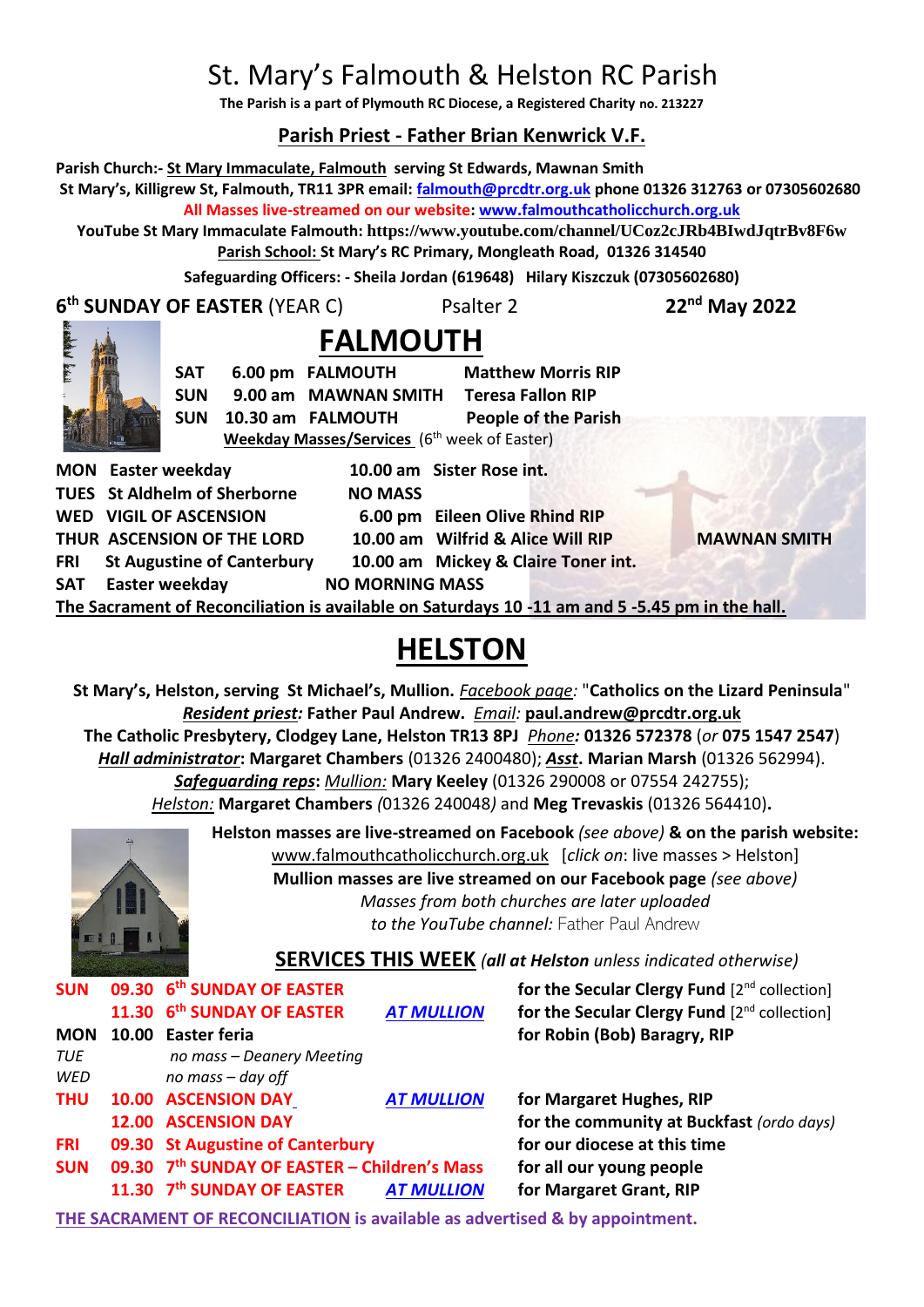# **Helston & Mullion News**

**A VERY WARM WELCOME to all who are worshipping with us today**. *There is coffee or tea after mass on Sundays in the church hall at Helston.*

**CHANGE OF PLANS: At the Children's Mass** next week we shall **crown the statue of Our Lady in the Lourdes Grotto** (if wet – in church) **AFTER MASS** *(not at 9.15 as advertised last week).*

*APOLOGIES: There appears to be an on-going problem with watching the live-streamed masses at Helston on the ChurchCam app. and now also on the parish website too. Until this is sorted the Helston Sunday mass (only) as well as the Mullion one will be live-streamed on the Facebook page.*

COLLECTION REPORT *(excludes Standing Orders)*:

08/05/22: Helston £102.40; Mullion £102.75 Envelopes: 25.00; Masses: £10.00 TOTAL £240.15 *Thank you.*

Can we please urge you to think about giving by Standing Order & (for tax payers) using Gift Aid. **Forms are available in both churches.**

*There is a list of upcoming events on a sheet at the back of both churches. Please note especially:*

Tues. 31st at 2 pm **Alf Merritt's Funeral Service** at St Mary's. Family flowers only, please, donations in lieu to Brain Tumour research or Helston Town Band through Pendles web site.

Sunday 5th June: **Jubilee Tea Party** – *see posters*

Thurs. 9th June at 10 am: **Interment of John Shiell's ashes** in our garden of remembrance.

7 pm that evening: **Church meeting** to discuss future plans. A suggestions box has been placed at the back of both churches in line with a recommendation from the Synod groups.

Times of Masses for the Sacred Heart of Jesus, the Immaculate Heart of Mary and the Solemnity of St Peter and St Paul are listed there too.

# **Falmouth & Mawnan Smith News**

#### **This coming Thursday**

We celebrate **'The Ascension of the Lord'**. To help celebrate this Feast there will be a Vigil Mass at Falmouth on Wednesday at 6.00 pm and on Thursday there will be a 10 am Mass at Mawnan Smith

# **Annual parish social and fun evening**

in aid of Medical Missionaries of Mary in South Sudan...Music , songs and laughter. Book the date now. Saturday June 18<sup>th</sup> 7pm Details to follow

#### **News for Students**

**Monday 23rd May Food4Soul** at the Multifaith Chaplaincy in Penryn from 12-2pm. There will be readings and prayers, followed by a vegetarian lunch. All welcome.

**Tuesday 24th May** Dinner 7pm at the Lounge for the old and new Cathsoc Committees

**Wednesday 25th May Sea at 3** on Gylly Beach from 3-5pm. Join us at the beach for a hot drink, cake and a chance to chat to other Cathsoc members. If weather is bad we will have table tennis in St Mary's Hall from 3:30-5pm.

**Thursday 26th May Drop-in** on Falmouth Campus. Come to the Chaplaincy room anytime from 2:30- 4pm for a hot drink, cake and a chat. Please see our Instagram for more details: @falcathsoc or email Fran:

# [f.freeman@fxplus.ac.uk](mailto:f.freeman@fxplus.ac.uk)

#### **Cornwall Hospice Care – Cream Tea**

The Fund Raising Group for Cornwall Hospice Care are holding a Cream Tea afternoon on **Thursday 26th May** from 2 - 4pm at the Flushing Sailing Club

Tickets are £8 each and bookings can be made through Christine Morris or Pat Fitzpatrick.

## **Luncheon Club**

If you are on your own come and enjoy lunch on **Tuesday 24th May** at St Mary's hall Falmouth. Cost £8,. Contact Sheila Mac on 319524 or Mary Bradley on 312768. Places are limited so book early.

Next one: Tuesday 19<sup>th</sup> July

# **1st TUESDAY COFFEE MORNING Tuesday 7th June 2022** *10.40 (after Mass)* **St Mary's Parish Hall**

**Pop in for tea, proper coffee and a chat enjoy home-made cake, sausage rolls and fresh fruit.**

**Second-hand books, a raffle and live music. Everyone welcome.**

#### **Regular Events at Falmouth**

Mondays – Brownies & Guides 3.45 pm Wednesdays – Craft Club 10 am -12 noon Wednesdays - Table Tennis – 3.30 – 5.00 pm 1 st Tuesday – coffee morning – 10.45 am 2<sup>nd</sup> Tuesday - Justice & Peace 2.00 pm Last Tuesday – Living with Loss 2.00 pm 3 rd Sunday – Fairtrade after 10.30 Mass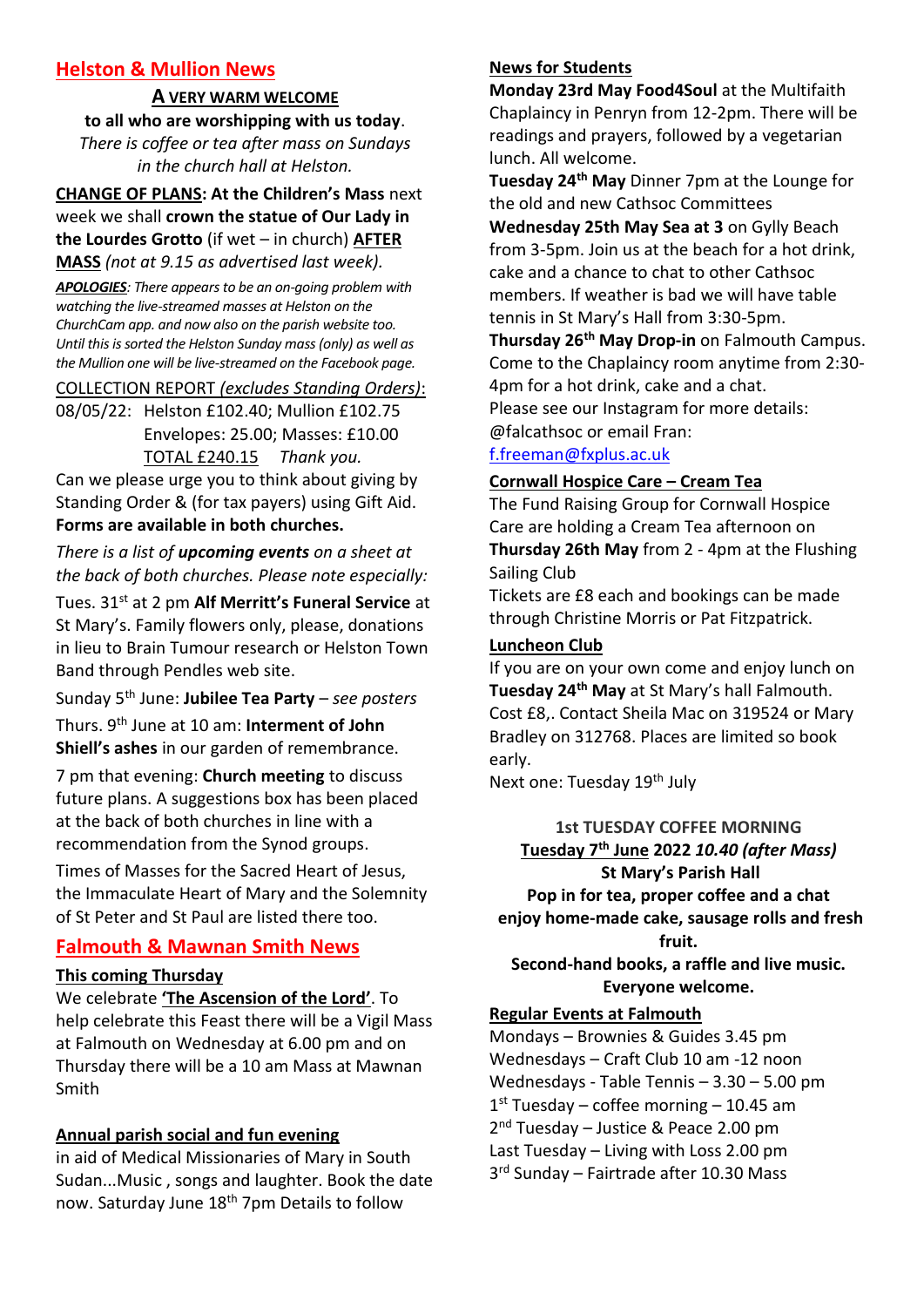# **Diary Dates**

Saturday  $18<sup>th</sup>$  June – Annual Mission Evening Sunday  $17<sup>th</sup>$  July – Cream Tea at St Edwards

#### **Church Opening**

From Monday 23rd May the church in Falmouth will be open for private prayer from 9 am. Please be aware that the sanctuary and all doors except the porch door will be alarmed.

# **News for All 4 Churches**

#### **Confirmation 2023**

I hope to celebrate the sacrament of Confirmation next year. Of course, the situation concerning a new Bishop may complicate matters. However, I intend to begin preparation sessions in September 2022. If you wish to be confirmed you need to have been baptized and have made your first holy communion and be in year 8 or above in September 2022. Please forward your names to me if you wish to be a candidate for confirmation. From Fr Brian

## **Ukrainian Refugee Appeal**

Mabe Ladies and Treverva Choir Concert for the UKRAINIAN REFUGEE APPEAL at All Saints Church Falmouth on 29th May at 7.30

Tickets £10 can be obtained at Newells travel agency or Muriel Roberts and Maggie Gaunt at St Edward's

# **Congratulations**

And prayers to **Hugo Lomax** a member of our parish community. Hugo has been accepted to train for the priesthood and begins his preparation in September. We will keep Hugo in our thoughts and prayers

# **CARE FOR OUR COMMON HOME: ONLINE EVENT 5-6PM ON TUESDAY 24 MAY**

**Caritas Plymouth** with CAFOD Plymouth is organising an online event from 5-6pm on Tuesday 24 May during Laudato Si' week 2022, to reflect on how we care for our common home and respond to Pope Francis' invitation to create a new kind of solidarity and a spirit of integral ecology. The event will offer an opportunity to think about the challenges and opportunities facing us and how we are called to act. People can register

<https://forms.office.com/r/L7nNXjjb57>

#### **Resumption of Sunday Obligation**

Please be aware that from the Feast of Pentecost the obligation to attend Mass on Sundays and Holy Days will resume. This does not apply to those who are sick and those caring for them



Now that we have journeyed



from the preparation of Lent to the action of the Easter season, do you know what spiritual gifts you've been given to help you live out your faith every day? If not, you're missing out on a source of spiritual strength that helps you be the person God intended you to be! The Called and Gifted discernment process is designed to help you learn what the spiritual gifts are and prayerfully discern which gifts the Holy Spirit has given you for the glory of God and the benefit of others.

Over 2000 people across the UK have experienced the Called and Gifted discernment process and, for many, it has led to a more active and fulfilling life. Please visit the Called and Gifted website to see examples of testimonies from previous participants, including an inspiring video testimony by a priest from Leeds Diocese who has experienced Called and Gifted himself and seen the difference it has made in his parish after inviting parishioners to discern their spiritual gifts: [https://www.calledandgifted.org.uk/](https://linkprotect.cudasvc.com/url?a=https%3a%2f%2fwww.calledandgifted.org.uk%2f&c=E,1,-187j_dQ30RFC6lkH3-843K3uLzctXLDZce-XyFuJ9iCsi4-Y8Z1lGp0SFvy-n56BfTa-V0_6_mzZ94D34JAxxpLlPGgro1dS1-3pcITH07e&typo=1)

## **Caritas – Ukrainian Refugees**

Caritas Plymouth would like to offer an opportunity for people across the Diocese of Plymouth to come together online to discuss how we are welcoming Ukrainian families into our homes and parishes, to offer mutual support and guidance and to identify any areas where Caritas might be able to offer support. It is an opportunity to consider possible future needs and be open to the wider asylum seeker and refugee needs.

# **We are offering this online event on Thursday 26 May from 6-7pm.**

If you would like to join this informal session, please register here

<https://forms.office.com/r/wRGwA07RdM> and we will send through Zoom details.

**EVERYONE** – take up your spiritual arms! Come and pray a public Rosary for peace in the Ukraine. Time: 11am on Saturday 28th May; Place: on Lemon Quay, outside the Hall for Cornwall, Truro.

# **Next Weekend 28th/29th May**

There will be a retiring collection for the Plymouth Secular Clergy Fund, which cares for our sick and retired priests.